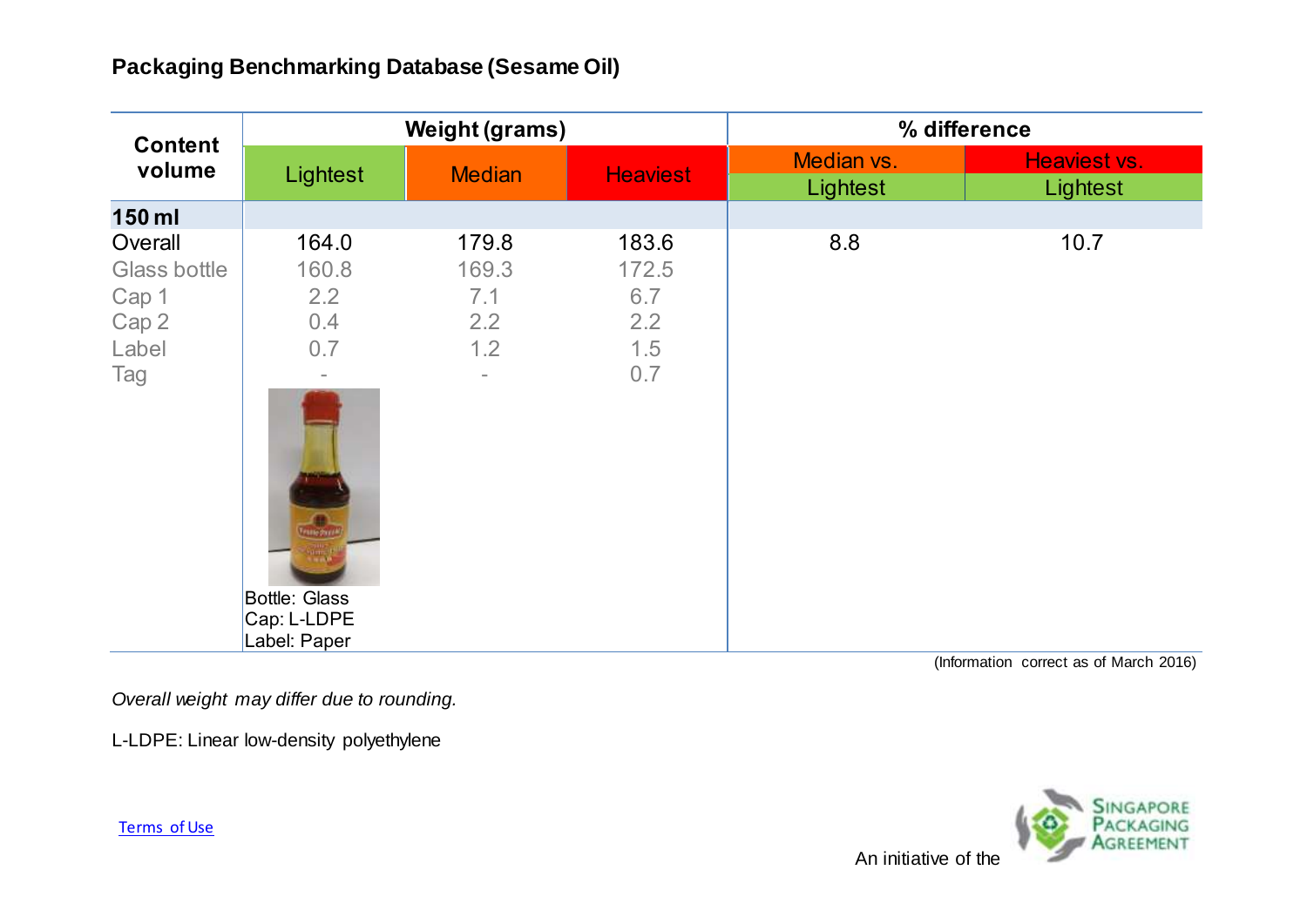| <b>Content</b><br>volume | <b>Weight (grams)</b> |               |                 | % difference           |                          |
|--------------------------|-----------------------|---------------|-----------------|------------------------|--------------------------|
|                          | Lightest              | <b>Median</b> | <b>Heaviest</b> | Median vs.<br>Lightest | Heaviest vs.<br>Lightest |
| 320 ml                   |                       |               |                 |                        |                          |
| Overall                  | 250.5                 | 258.2*        | 268.7           | 3.0                    | 6.8                      |
| Glass bottle             | 246.4                 | $254.2*$      | 264.8           |                        |                          |
| Cap                      | 1.7                   | $1.6*$        | 2.2             |                        |                          |
| Inner cap                | 0.4                   | $0.4*$        | 0.4             |                        |                          |
| Label                    | 2.1                   | $2.0*$        | 1.4             |                        |                          |

(Information correct as of March 2016)

*Overall weight may differ due to rounding.*

*\*Weights of overall packaging and packaging components of the lighter of the 2 middle products are used.*